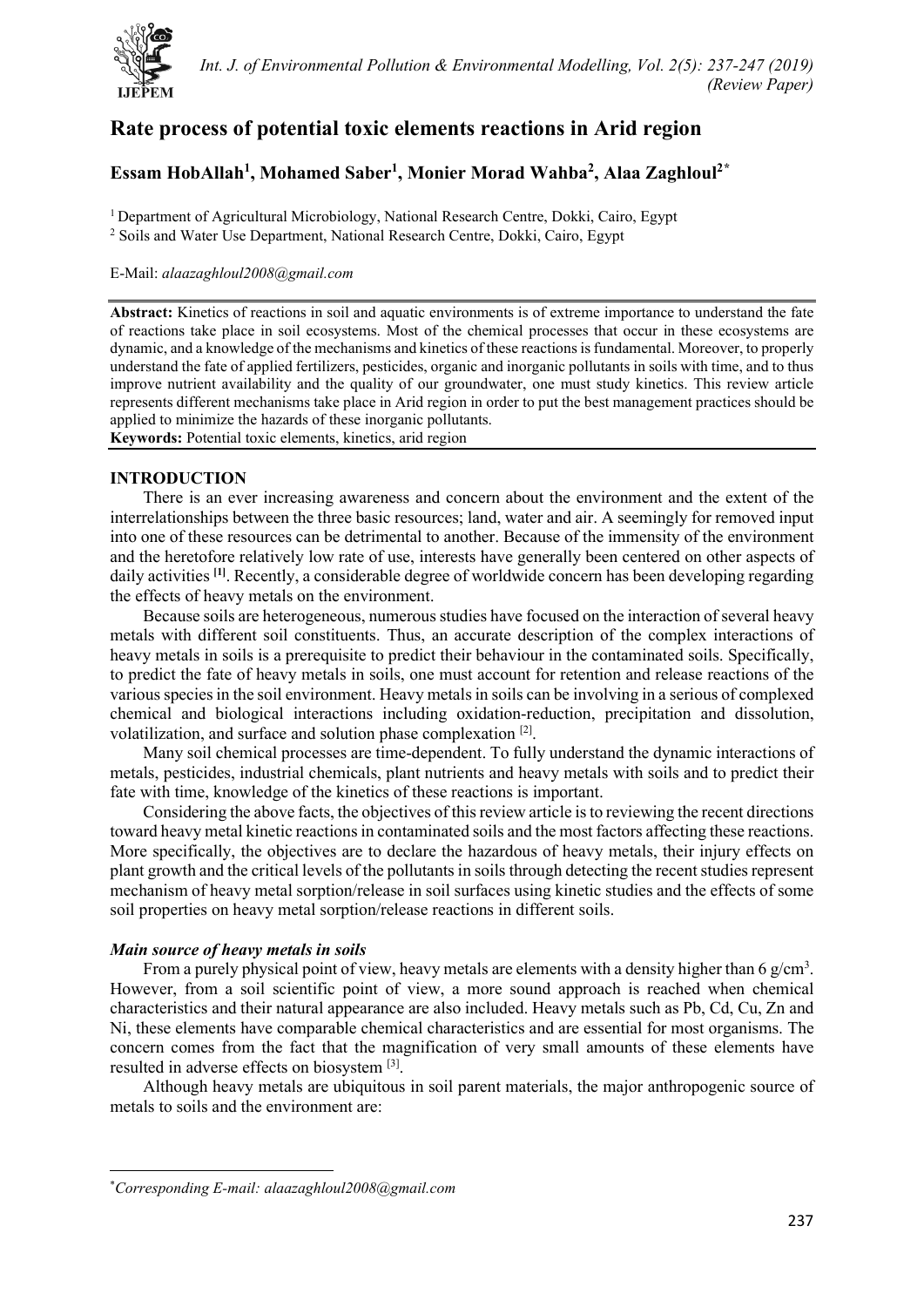#### • **Metalliferous mining and smelting**

Metals utilized in manufacturing are obtained from ether the mining of ore bodies in the earth's crust. Ores are naturally occurring concentrations of minerals with a sufficiently high concentration of heavy metals [4].

#### • **Agricultural and horticultural materials**

Agricultural practices constitute very important non-point sources of metals which make significant contributions to their total concentrations in soils. The main sources are:

- a) Impurities in fertilizers: Cd, Pb, Zn
- b) Sewage sludge: especially Cd, Ni, Cu, Pb, Zn
- c) Manures from intensive animal production especially poultry: Cu, Zn

| <b>Metal</b> | Phosphate   | <b>Nitrate</b> | ິ<br>Farmyard | Composted    |
|--------------|-------------|----------------|---------------|--------------|
|              | fertilizer  | fertilizer     | manure        | reuse        |
| Cd           | $0.1 - 170$ | $0.05 - 8.5$   | $0.1 - 0.8$   | $0.01 - 100$ |
| Cu           | $1 - 300$   | -              | $2 - 172$     | 13-3580      |
| Ni           | 7-38        | 7-34           | $2.1 - 30$    | $0.9 - 270$  |
| Pb           | $7 - 225$   | $7 - 27$       | $1.1 - 27$    | 1.3-2240     |
| Zn           | 50-1450     | $-42$          | 15-566        | 82-5894      |

**Table 1.** Ranges of heavy metals concentration of fertilizers used (mg/kg)

### • **Sewage sludge**

The accumulation of heavy metals in soil such as Pb, Cu, Ni and Cd and their uptake by crops and/or their migration to the ground water, represent one of the major hazards to the use of sewage sludge as fertilizers [5].

### • **Waste disposal**

The disposal of industrial wastes can lead to soil pollution with heavy metals with various ways. The landfilling of municipal solid wastes can lead to several metals including Cd, Cu, Pb, and Zn being dispersed into soil, groundwater and surface waters in leachates if the landfill is not mange properly. Incineration of wastes can also lead to the emission of metal aerosols [Cd, Pb] if appropriate pollution control equipment is not installed **[4]**.

#### *Essential soil process that acquired of heavy metals bioavailability in soils*

#### **Sorption kinetics of Heavy Metals by Soils and their constituents**

Many of soil chemical processes are time-dependent. To fully understand the dynamic interactions with soils of metal, pesticides, industrial chemicals, sludge and manures as sources of heavy metals and to predict their fate with time, knowledge of the kinetics of these reactions is important **[6]**.

Adsorption has been one of the hallmarks, and because of environmental concerns, it will continue to be a major research emphasis. Adsorption can be defined as the accumulation of a substance or material at an interface between the solid surface and the bathing solution. It is strictly a two dimensional process and does not include three-dimensional process such as surface precipitation, coprecipitation, and diffusion into the crystal [7].

In addition, It determine the quantity of plant nutrients, metals, pesticides, and other organic chemicals that are retained on soil surfaces and, therefore, is one of the primary processes that affects transport of contaminants in soils. Sorption also affects the electrostatic properties of suspended particles and colloids. The electrostatic properties affect coagulation and settling [8,**9**] .

Unfortunately, the expression adsorption still used rather than sorption, even when they have not definitively ruled out the possibility of precipitation and diffusion phenomena.

The forces involved in adsorption can range from weak, physical, van der walls Forces [ e.g., portioning] and electrostatic outer-sphere complexes [ e.g., ion exchange] to chemical interactions [ Fig 1]. Chemical interaction can include inner-sphere Complexation that involves a ligand exchange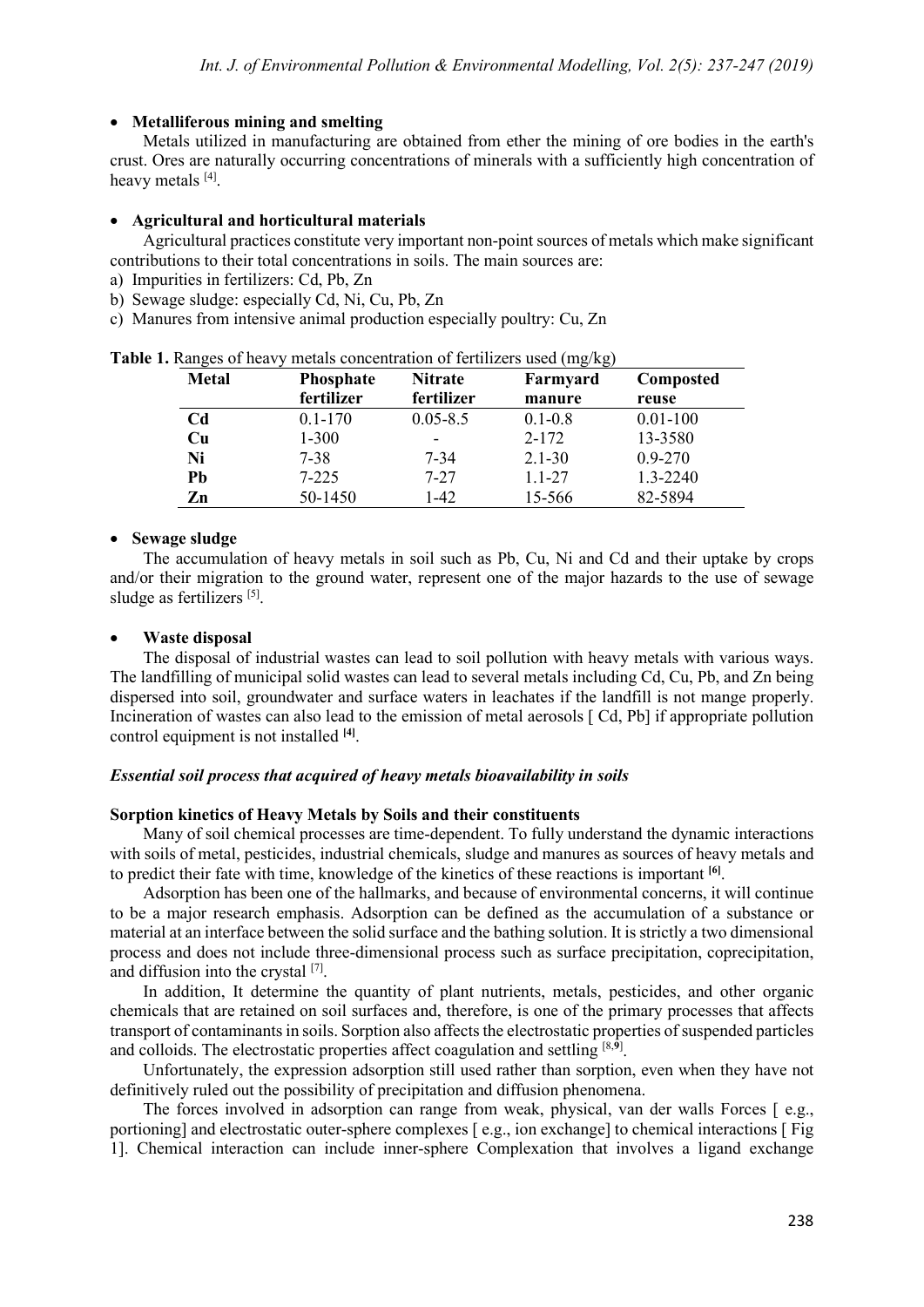mechanism, covalent bonding, hydrophobic bonding, hydrogen bonding, hydrogen bridges, and orientation effects[10]. Inner-Sphere complexes can be either monodentate or bidentate [ Figure 1].

As the amount of a metal cation or anion sorbed on a surface [ surface coverage] increases to a higher surface coverage, a surface precipitates can form [fig 1]. When the precipitate consists of chemical species derived from both the aqueous solution and dissolution of the mineral, it is referred to as a coprecipitate. There is a continuum between surface Complexation [ adsorption] and surface precipitation **[11].**

At low surface coverages surface complexation tends to dominate. As surface coverage increases nucleation occurs and results in the formation of distinct entities or aggregates on the surface. As surface loading increases further, surface precipitation becomes the dominant mechanism.

Diffusion of ions through crystalline solids is extremely slow at  $25^{\circ}$ C so that the term solid diffusion should generally be interpreted to mean transfer through micropores, faults, or interfaces of the solid rather than through the lattice itself [12].

To aware about adsorption, it should be several different mechanisms can be involved in the adsorption of metal ions, including cation exchange, specific adsorption, co-precipitation and organic Complexation.

#### • **Cation exchange**

Most heavy metals exist mainly as cations in the soil solution, and their adsorption therefore depends on the density of negative charges on the surfaces of the soil colloids. Ion exchange refers to the exchange between counter-ions balancing the surface charge on the colloids and the ions in the soil solution. It has the following characteristics: It is reversible, diffusion controlled, stochiometric and, in the most cases there is some selectivity or preference for one ion over another by the adsorbent **[13**] .

#### • **Specific adsorption**

Specific adsorption involves the exchange of heavy metals cations and most anions with surface ligands to form partially covalent bonds with lattice ions. It results in metal ions being adsorbed to a far greater extent than would be expected from the CEC of a soil. Specific adsorption is strongly pH dependent and is related to the hydrolysis of the heavy metal ions. **Brummer, et al.**<sup>[14]</sup> give the order for increasing specific adsorption as" Cd [  $pK = 10.1$ ]  $\lt Ni$  [  $pK = 9.9$ ]  $\lt Zn$  [  $pK = 9.0$ ]  $\lt \lt Cu$  [  $pK =$  $7.7$ ] < Pb  $\lceil pK = 7.7 \rceil$ . Heavy metals ions can also diffuse into minerals such as goethite, Mn oxides, illites and some other minerals. The relative rate of diffusion of the metal ions into minerals increases with pH up to a maximum which is equal to the pK value for the situation when  $M^{2+}$  - MOH on the mineral surface. Above this pH the  $MOH^+ > M^{2+}$  and the relative diffusion rate decreases. For example, the maximum relative diffusion rates for Ni and Zn decreases in the order  $Ni > Zn > Cd$  and can be related to their ionic diameters [Ni =  $0.69$  nm, Zn =  $0.74$  nm and Cd =  $0.97$  nm]. Adsorption of metals by goethite therefore comprises three different steps: first, surface adsorption; second, diffusion into goethite particles and third, adsorption and fixation at positions within the mineral particles.

#### • **Co-precipitation**

Co-precipitation is defind as the simultaneous precipitation of a chemical agent in conjunction with other elements by any mechanism and at any rate. The types of mixed solid commonly formed include clay minerals, hydrous Fe and Mn oxides and calcite in which isomorphous substitution has occurred. In addition to co-precipitation, replacement of  $Ca^{2+}$  cations by  $Cd^{2+}$  can also occur in the surface layer of calcite when it comes into contact with solutions containing Cd**[15**] .

#### • **Insoluble precipitates of heavy metals in soils**

When the physico-chemical conditions and concentrations of appropriate ions are sufficiently high, many metals can form insoluble precipitates which could play a role in controlling their solubility in the soil solution.

#### **Desorption**

While most studies in environmental soil chemistry have focused on the adsorption or sorption of ions and molecules on soils, the desorption process is also extremely important. To predict the fate and mobility of contaminants in contaminated soils and to develop sound and cost-effective remediation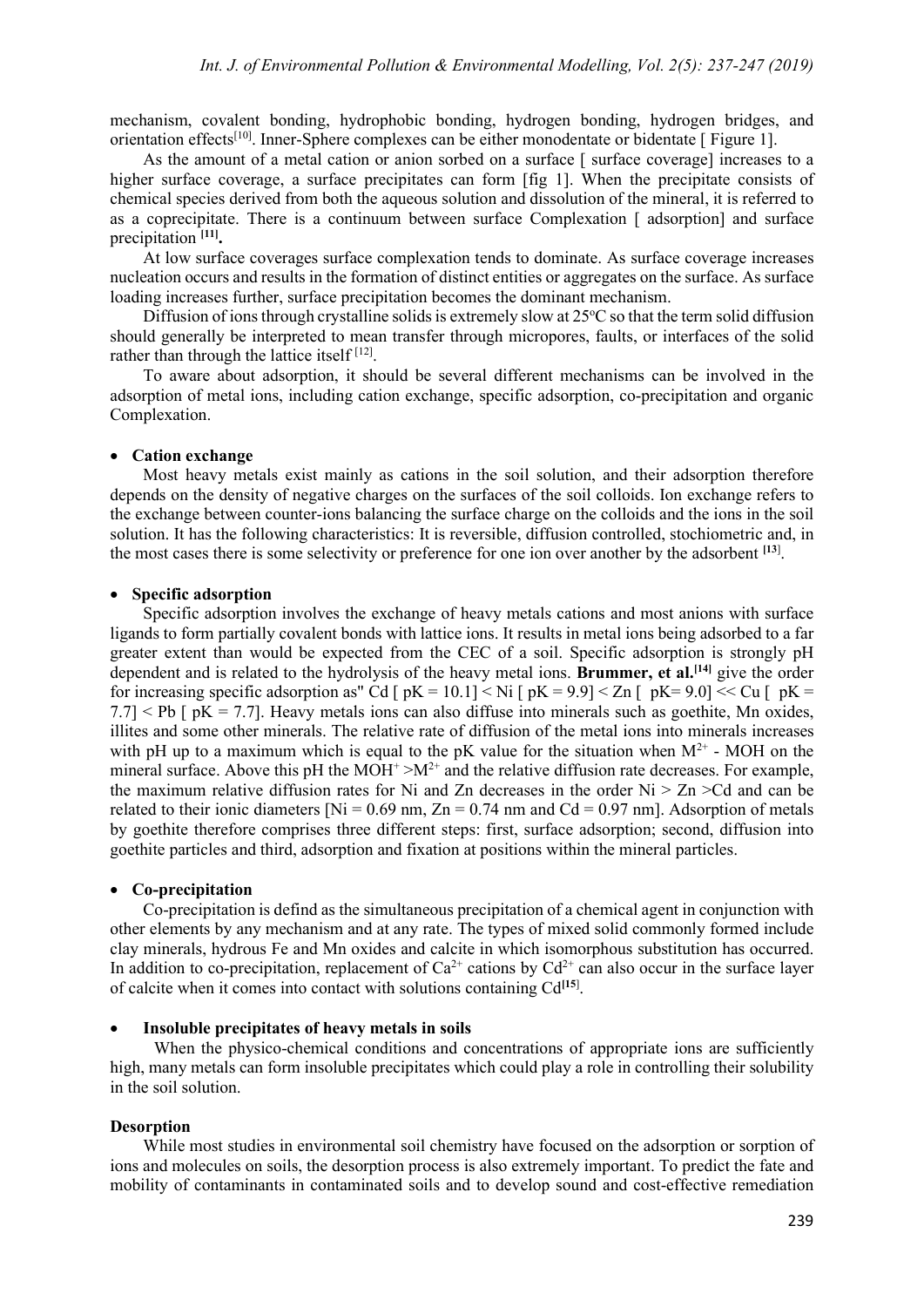strategies, information on desorption is required. For example, if it is found that the contaminants is strongly bound to the soil and little if any desorption occurs, or if the desorption process is extremely slow, movement into groundwater may not be a problem. However, depending on the use of the soil, the "persistence" of the contaminants in the soil may present a problem for crop production. On the other hand, if desorption is effected easily, the contaminant could become mobile and contaminate water supplies. However, its ease of desorption could be an advantage in using remediation techniques such as leaching to decontaminate the soil.

### **RESIDENCE TIME EFFECTS**

Recent studies have demonstrated that desorption of trace metals from soil constituent surfaces is slower than adsorption and that desorption becomes more difficult with time  $[16, 17]$ . The slow process has been related to mechanisms such as recrystallization of metals into the mineral structure, diffusion into micropores, surface precipitation, change in surface complex, and solid state diffusion into the crystal matrix. Ainsworth et al.<sup>[18]</sup> examined the residence time effect of  $Co^{2+}$ ,  $Cd^{2+}$ , and  $Pb^{2+}$  adsorption to hydrous ferrous oxide [ HFO]. The researchers found that after hours of aging 18% of the total  $Cd^{2+}$ and 30 % of the total  $Co^{2+}$  could not be desorbed as pH was decreased. Furthermore, the total quantity of both  $Cd^{2+}$  and  $Co^{2+}$  that could not be desorbed increased with an increase in residence time. In contrast essentially all of the Pb<sup>2+</sup> was desorbed as pH decreased regardless of residence time  $^{[18]}$ . Eick et al.  $^{[16]}$ examined the influence of residence time on desorption of  $Pb^{2+}$  from goethite. Rate coefficients for desorption decreased as residence time increased at all sorption densities investigated. Although these results were not statistically significant, it was deemed unlikely that experimental error would consistently produce the observed trends. These researchers suggested that diffusion within micropores may be responsible for the observed trends.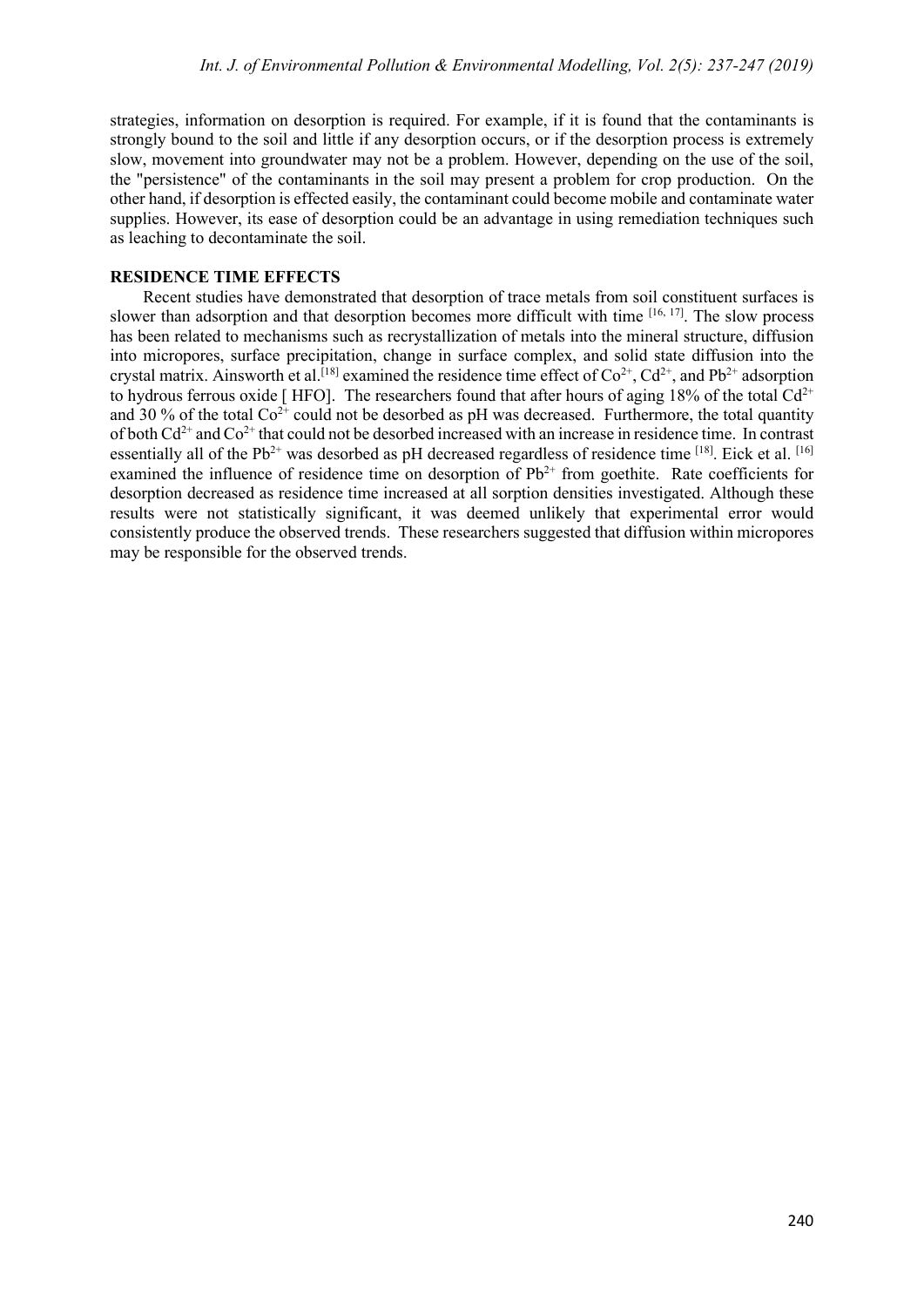

Figure 1. Possible sorption complexes at the mineral/water interface. [a] Surface complexes formed between inorganic ions and hydroxyl groups of an oxide surface <sup>[17]</sup>; [ b] precipitation phenomena <sup>[9]</sup>.

Two important studies, which exhibit residence time effects for adsorption/desorption of Cd<sup>2+ [18]</sup> and  $Co<sup>2+</sup> McLaren et al. <sup>[19]</sup>, examined the kinetics of cadmium and cobalt desorption from iron oxides$ [ goethite and ferrihydrite] and manganese oxides [ hausmannite and cryptomelane]. In comparing adsorption/desorption between Mn oxides and Fe oxides, Mn oxides sorbed larger amounts of  $Cd^{2+}$  and  $Co<sup>2+</sup>$  than Fe oxides.

After one week of adsorption Mn oxides sorbed between 0.190.51 µmol m-2 of  $Cd^{2+}$  while Fe oxides adsorbed between 0.06-0.21 μmol m-2. Similar results where seen at one week for Co2+ adsorption. After 14 weeks of adsorption time Mn oxides sorbed between 0.20-0.50 µmol m-2 of  $Cd^{2+}$ while Fe oxides adsorbed between 0.04-0.10 μmol m-2. For iron oxides, goethite sorbed greater amounts of  $Cd^{2+}$  and  $Co^{2+}$  than did ferrihydrite on a surface-area basis [19] examined the kinetics of  $Cd^{2+}$ and  $Co<sup>2+</sup>$  desorption from soil clay fractions using the same techniques and models of  $_{[21]}$ . In particular they investigated how an increase in sorption period would influence the quantity and rate of desorption. The two clay fractions from Craigieburn and Wakanui regions had similar organic C contents but differed in their dominant mineralogy with the Craigieburn clay containing a higher concentration of short range order and crystalline Fe materials, than the Wakanui clay. No substantial differences were seen in the concentrations of  $Cd^{2+}$  and  $Co^{2+}$  adsorbed between clay fractions, or at the different sorption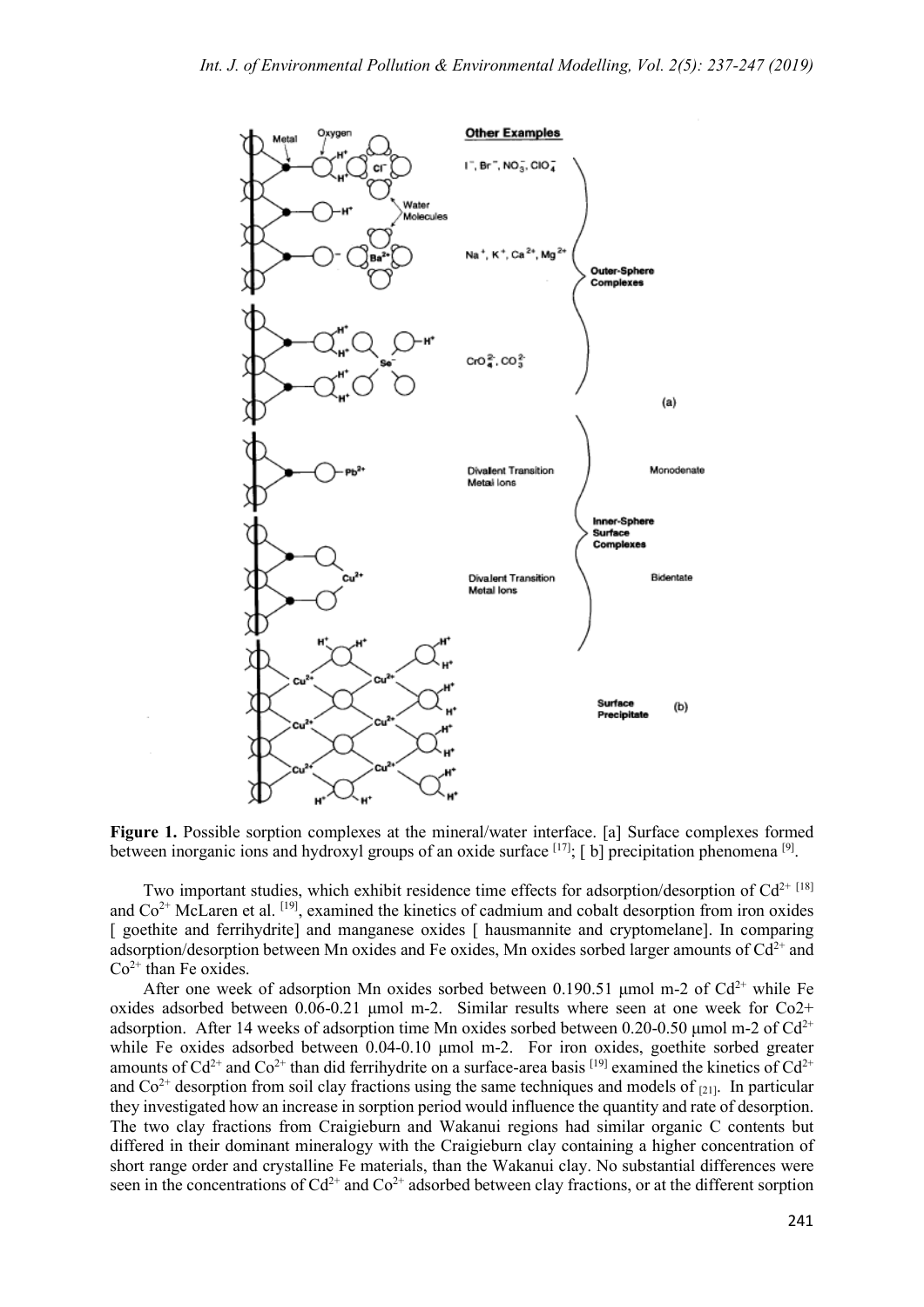periods used [ 1wk and 12-16 wk]. This was attributed to the similarity in the organic C content of both clay fractions [19] .

### *Kinetic methodologies*

Chemical reaction of heavy metals on soil components are rapid, occurring on a millisecond time. For such rapid reaction, one of the most important aspects of any kinetic study is the method employs to measure rate parameters. An array of techniques can be employed to measure the rates of soil chemical reactions. These can broadly classified as methods for slower reactions [ >15 s], which include batch and flow techniques, and rapid techniques that can measure reactions on milliseconds and microsecond time scales [**22, 23]** .

### **Batch technique**

In the simplest traditional batch technique, an adsorbent is placed in a series of vessels such as centrifuge tubes with a particular volume of adsorptive. The tubes are then mixed by shaking or stirring. At various times a tube is sacrificed for analysis, i.e., the suspension is either centrifuged or filtered to obtain a clear supernatant for analysis. There is a number of disadvantages to traditional batch technique. Often the reaction is complete before a measurement can be made, particularly if centrifugation is necessary, and the solid: solution ratio may be related as the experiment proceeds. Too much mixing may cause abrasion of the absorbent, altering the surface area, while too little mixing may enhance mass transfer and transport processes. Another major problem with all batch techniques, unless a resin material is used, is that products are not removed.

### **Flow or miscible displacement Techniques**

These techniques have been used to lesser extent to investigate the kinetics of reactions in soils and clay minerals [**24]** . Flow technique are increasingly being recommended over batch method to study sorption/desorption phenomenon on colloids, particularly if one wishes to relate kinetic studies to solute transport under field conditions.

An Electrical Stirred Flow Unit [ ESFU] was designed to be use in kinetic studied **[29] .** The kinetic part of this apparatus was modified to take specific volume from the kinetic part at specific time of stirring containing the precise concentration of the studied ion. This volume could be changed using valves and solenoid valve. Moreover, there is a possibility to change the time of having the kinetic solution by the timer. The diagram of the apparatus presented in Figure 1. **[22] .**

### **Relaxation method**

Many soil chemical reactions are very rapid, occurring in millisecond and microsecond time scale. These include metal and organic sorption-desorption reactions, ion exchange process, and ion association reaction. Chemical relaxation methods must be used to measure very rapid reaction. These techniques are fully outline and described in **[9] .**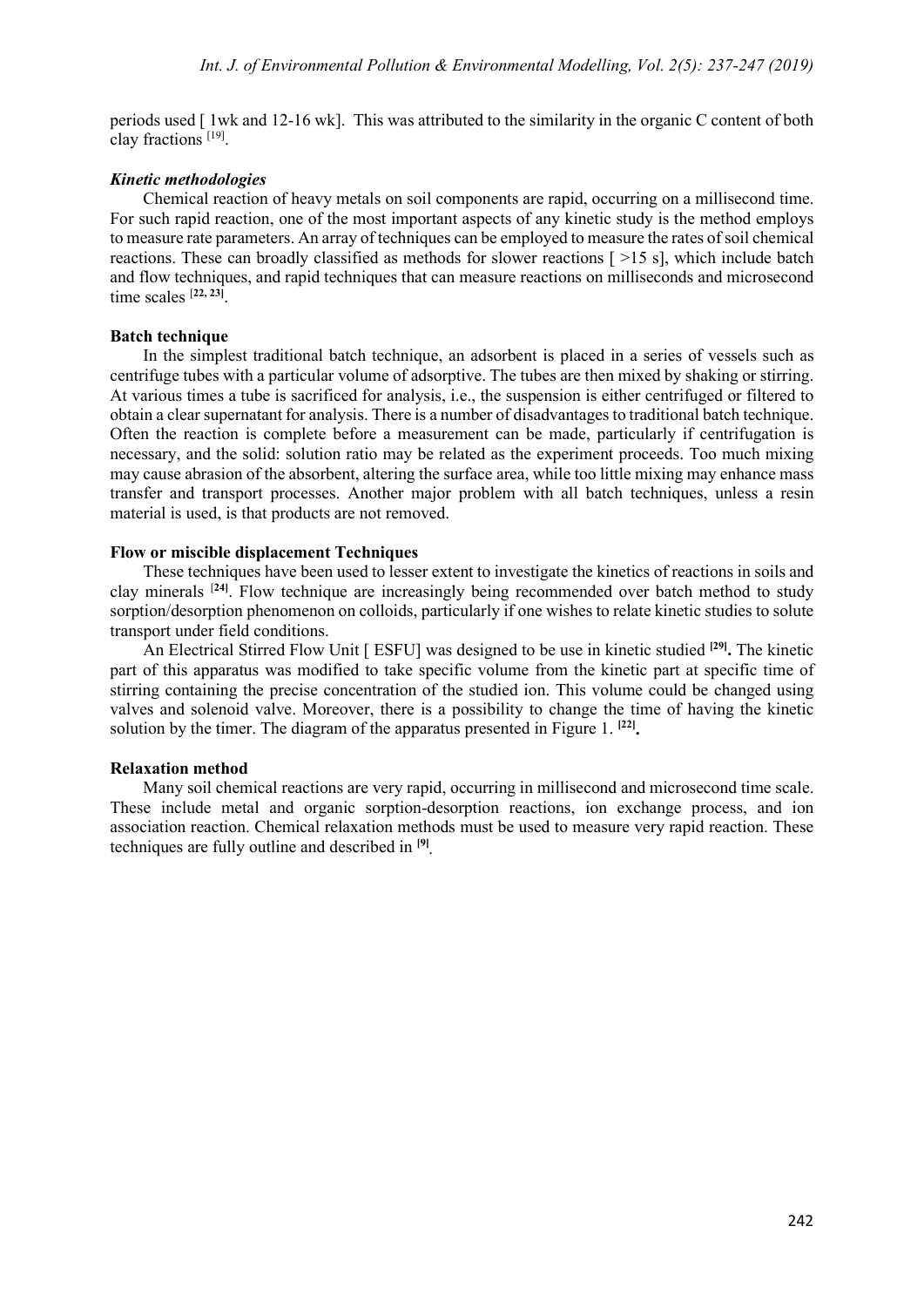

**Figure 2.** Electrical stirred flow unit used in kinetic study

### **KINETICS OF Heavy Metals ADSORPTION/DESORPTION REACTIONS**

Many equations have been used for the analysis of adsorption/desorption kinetics on soil surfaces. Some of the most commonly used equations for the analysis of adsorption/desorption kinetics are firstorder, second order, and zero order reactions [**22]** . The chemical kinetics of adsorption/desorption reactions on soil surfaces are concerned with three processes: [1] the rates of chemical reactions, [2] how the rate responds to changes in conditions or presence of a catalyst, and [ 3] the mechanism of the reaction [**23**] . The first stage in investigating the rate and mechanism of a reaction is to determine the overall stoichiometry of the reaction, and to identify any side reactions with time after the reaction are initiated, which is done experimentally.

### • **Some of kinetic models describing adsorption/desorption reactions**

### **A. Order models**

First order reactions have been used extensively to model both adsorption and desorption of trace metals from soil and soil constituent surfaces [**22] .** The first order reaction, can be written as

$$
-\ln [A] + \ln [A_0] = kt
$$

where  $[A_0]$  is the concentration of species A at time zero, k being the first order rate constant, t being time, and *[A]* as the concentration of species A at a given time. While first-order models have been used widely to describe the kinetics of chemical reactions, a number of other simple kinetic models also have been employed like Second-order equations, Zero-order equations and Fractional order equations.

### **B. Elovich equation**

The Elovich equation was originally developed to describe the kinetics of heterogeneous chemisorption of gases on solid surfaces. In soil chemistry, the Elovich equation had been used to

**(Equation 1)**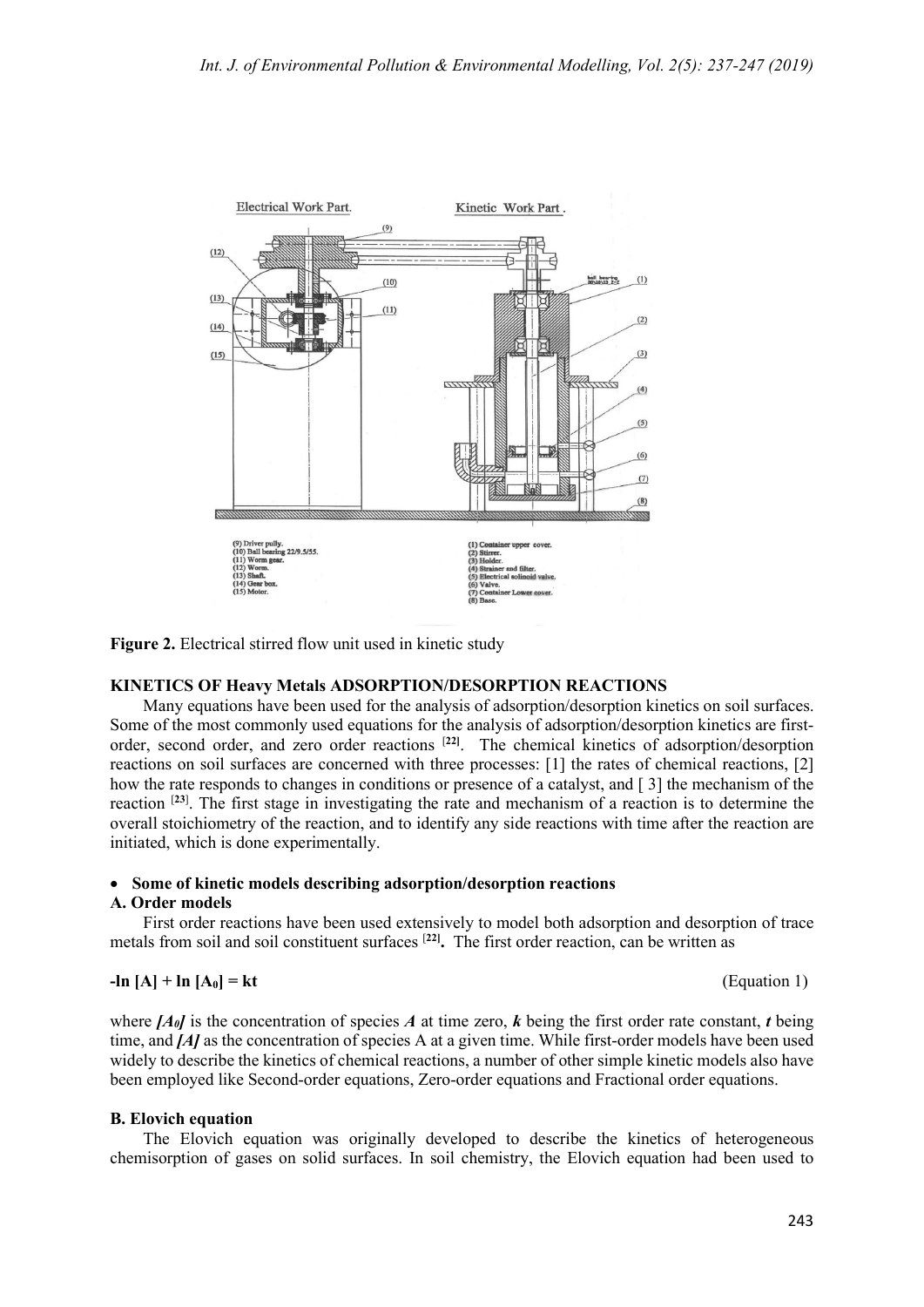describe the kinetics of sorption and desorption of various inorganic materials on soils [**24**] . It can be expressed as:

### $q = 1/\beta \ln \alpha \beta + 1/\beta \ln t$  (Equation 2)

where:

- $q$  = the amount of sorbed /unit mass
- $\alpha$  = a constant related to the initial rate of K adsorbed in mg K kg<sup>-1</sup>min<sup>-1</sup>
- $\beta$  = a constant in mg kg<sup>-1</sup>soil
- $t = time$

### **C. Parabolic diffusion model**

From **[22]** :

 $F_d = kt^{1/2}$ 

**1/2** (Equation 3)

where  $F_d$  is the fraction of metal desorbed [1-Pbt / Pb<sub>0</sub>],  $t^{1/2}$  is the square root of time in seconds, and *k* is the diffusion rate coefficient [ s-1]. If the reaction is diffusion controlled then a graph of  $F_d$  versus  $t^{1/2}$  should be linear with a slope of k. [17] used the parabolic diffusion equation to describe desorption of Pb<sup>2+</sup> from goethite at different surface loading with a filter flow method. Eick et al. [16] found at a sorbent concentration of 2.5 g/L the proportion of  $Pb^{2+}$  desorbed varied inversely with surface coverage. The parabolic diffusion equation best described the desorption of  $Pb^{2+}$  from goethite at all surface coverage investigated in contrast to a shell progressive particle diffusion equation, and single and two first order equations. This suggested that the reaction was transport or diffusion controlled [17]. Other models used to describe adsorption/desorption reactions on soil constituent surfaces include a twoconstant rate equation [26] .

#### *Major factors effects kinetic reactions and uptake of some heavy metals in soils*

In natural attenuation processes heavy metal in soils undergoes to both forward [ adsorption] and backward [ desorption] reactions, these processes occur as mechanisms of pollutant accumulation and pollutant dilution in the soil system. In addition, Inorganic chemicals are passively taken up by plants from soil water, with the additional possibility of active uptake in the case of required nutrients, such as copper and zinc.

There are different factors effects the heavy metals bioavailability in soil; this review article will represent some of these major factors.

### **Soil pH**

Although various soil parameters can effects the availability of heavy metals in soils, soil pH becomes the first factors effecting on the bioavailability of heavy metals in soils [**27**] . Soil pH is the major factor determining the availability of Cd in soils because it affects all adsorption mechanisms and the speciation of metals in the soil solution. Cadmium uptake is inversely related to soil pH. Lead sorption in clay usually increases with increasing pH, decreasing soil/solution ratio, and decreasing ionic strength <sup>[16]</sup>. The dominant mechanisms of Pb sorption in soils vary with pH: cation exchange at low pH [ $\sim$  2-4], precipitation at high pH  $\lceil$  > 6], and combination of both at intermediate pH  $\lceil$   $\sim$  4-6]. Complexation and solid-state diffusion may also play important roles in Pb sorption. At intermediate pH  $\sim$  4-6], Pb sorption in clay minerals is very sensitive to pH. The difference between the Pb sorption isotherm at uncontrolled pH with an average value and that controlled at the specific pH is poorly documented and deserves a careful study. In addition, the associated anions on Pb sorption need to be investigated because of the complexity of Pb hydrolysis and complexation [**16**] . **Selim and Sparks** [**27]** reported that the X ray Absorption fine Structure data indicated that the mechanism of Pb  $\lceil \text{II} \rceil$  sorption to the SiO<sub>2</sub> surface was pH-dependent. At  $pH < 4.5$ , a mononuclear inner-sphere Pb sorption complex with ionic character dominated the Pb surface speciation. Between pH 4.5 and pH 5.6, sorption increasingly occurred via the formation of surface-attached covalent polynuclear Pb species, possibly Pb-Pb dimers, and these were the dominant Pb complexes at pH 6.3.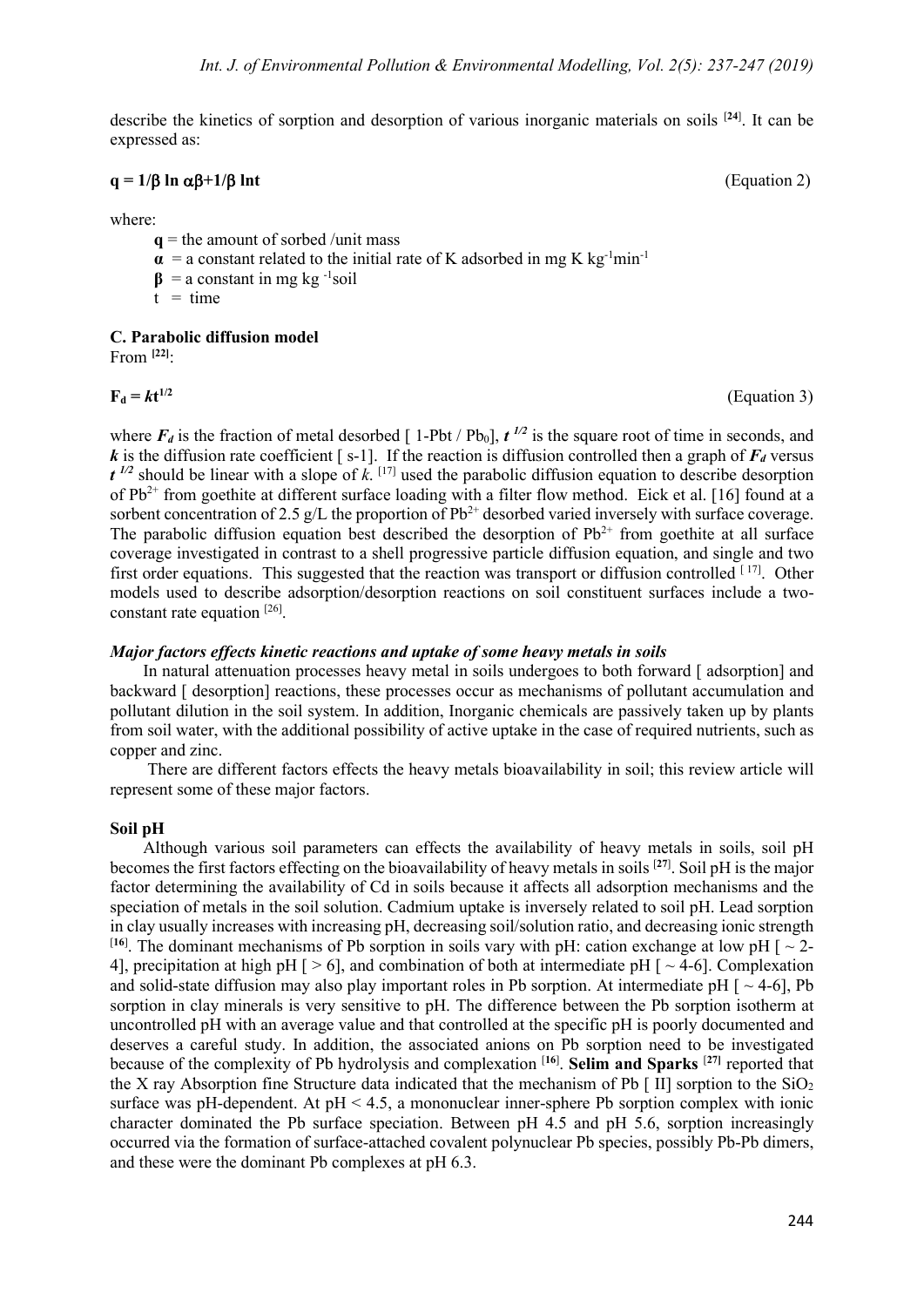#### **Soil Type**

Clay minerals are major soil components with large surface areas, cation exchange capacities, and various binding sites. Numerous studies have been reported on the sorption of Pb by clay minerals [17,  $^{29}$  and a few spectroscopic studies involving Pb sorption in clays have been reported  $[11]$ . These works indicated that Cd content in plants is inversely proportional to increasing of sorption capacity factors represented by the CEC of the soils. Zaghloul and Abou Seeda, [23], studied the kinetics of Lead release characteristics in some Egyptian soils using different kinetic models, they reported that in alluvial soil, Pb undergoes to several factors reducing its mobility in soil system. Pb was found to be positively correlated with organic carbon and clay content; these factors are important for retention of Pb in surface soil colloids. These parameters differ from one soil to the other being higher in sandy soil [ *Typic psamments*] and the least in alluvial soil [ *Typic torrerts*], while in calcareous soil [ *Typic calcids*] was in between. The decreasing order of the capacity factors namely;  $b\$ ,  $\alpha$ ,  $b$ , and  $k$  for the above named equations respectively, take the increasing order:

#### **Alluvial > calcareous > sandy soils.**

### *Organic matter*

Soil organic matter plays a significant role in affecting the availability of heavy metals in soils. Selim and Sparks <sup>[28]</sup> reported that high organic matter content in soils with other soil factors related to this important factor like CEC, led to tend to favor the adsorption of heavy metals. In natural to alkaline conditions favor the precipitation of new solid phases. In contrast the data of Zaghloul [30] showed that the presence of organic matter in soil led to act as remediation material and favor to another kinds of materials used to remediate the Pb polluted soils. Alloway<sup>[15]</sup> reported that the presence of organic matter in heavy metals contaminated soils absorbs heavy metals by forming complexes.

#### **Effects of other elements in soils**

Uptake of Cd by soybeans related to the sorptive capacity of soil. Lead has been widely observed to increase cadmium uptake; for example, the addition of both lead and cadmium increased the foliage content of each contaminant in American sycamore over the uptake values observed with a single metal added. Lead has also increased the uptake of cadmium in rye and fescue, and in corn shoots. However, only low-level and inconsistent synergistic and antagonistic effects among cadmium, lead and other heavy metals in uptake by little bluestem and black-eyed Susan plant species. A better regression may have been obtained in this study if soil lead were included as a variable [**30**] . Relative excesses of Cu, Ni, Mn and P can reduce the uptake of Cd by plants. The situation with Zn is less clear and appears to depend on the Cd content of the soil. Zn less been found to have an antagonistic effect of Cd uptake in soils with low Cd concentrations [**32]** , and either a synergistic or a nil effect with relatively high Cd contents [**15**] .

#### **Metal concentrations in soils**

The effect of concentrations of heavy metals in soils was reported by several researchers. Alloway [15] reported that there are significant multiple regression models between nickel in wheat and soybean and soil metal concentrations. Because nickel is hyperaccumulated by some plants in remediation studies, it was expected that the distribution of uptake factors would be bimodal and that regressions would be different at high nickel concentrations from those at lower concentrations in soil. This expected effect was not observed, perhaps because hyperaccumulating plants are tested only in soils with very high nickel levels.

#### **Plant species**

As with most inorganic chemicals, the uptake of zinc by plants has been observed to vary with plant species; for example, some plants hyperaccumulated zinc. In addition, Plant species and varieties differ widely in their ability to absorb, accumulate and tolerate heavy metals, <sup>[15]</sup> showed that lettuce, spinach, celery and cabbage tended to accumulate relatively high concentration of Cd, while potato tubers, maize and French bean accumulate only small amount of Cd.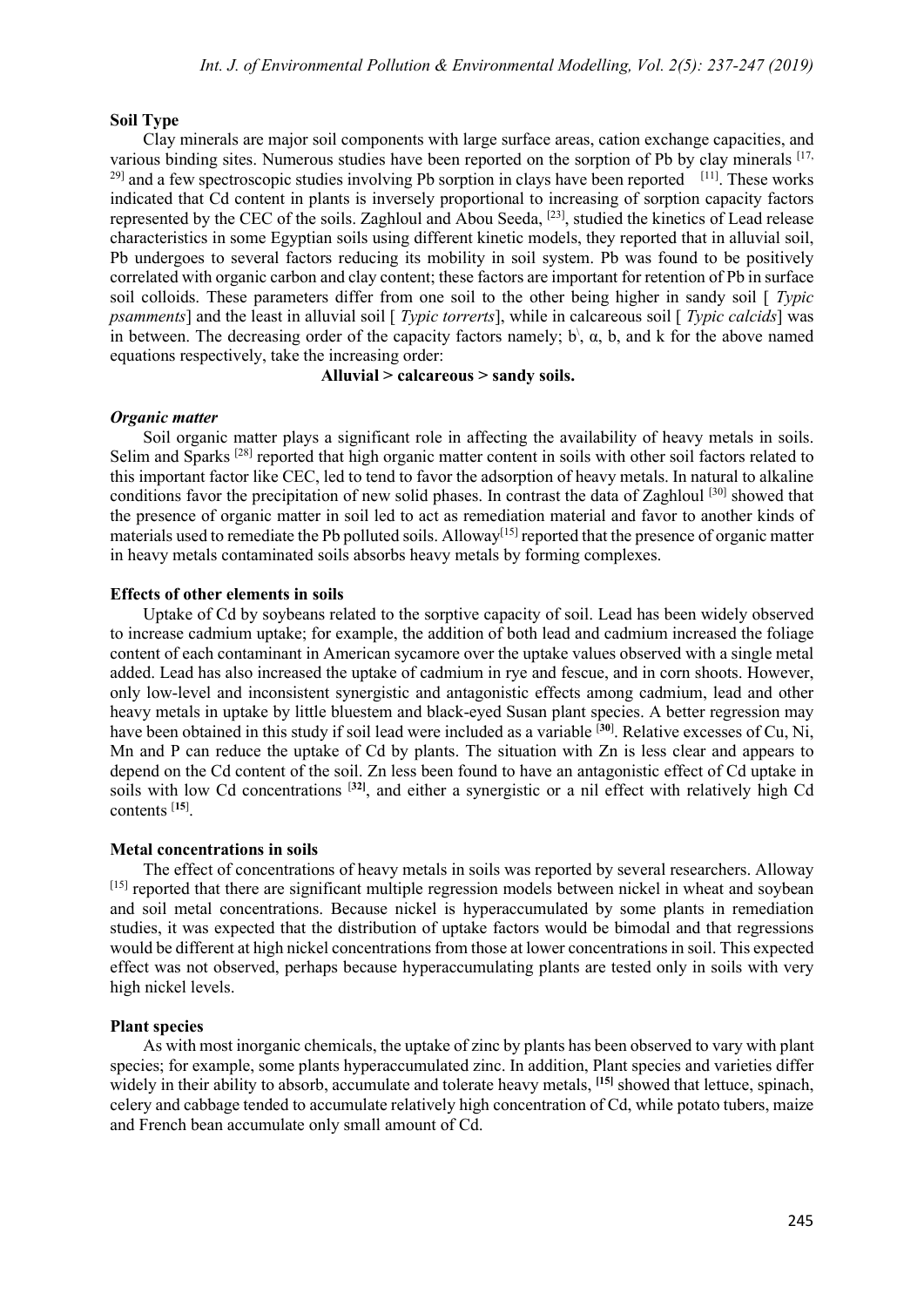| <b>Metal</b>     | <b>High accumulations</b>             | Low accumulation            |  |
|------------------|---------------------------------------|-----------------------------|--|
| C <sub>d</sub>   | Lettuce, Spanish, celery, cabbage     | Potato, maize, French been  |  |
| Pb               | Kale, ryegrass, celery                | Potato, maize               |  |
| Cu               | Sugar beet, certain barley cvs        | Leek, cabbage, onion        |  |
| Ni               | Sugar beet, ryegrass, mangold, turnip | Maize, leek, barley, onion  |  |
| $\overline{z_n}$ | Sugar beet, mangold, spinach          | Onion, potato, leek, tomato |  |

**Table 2.** Relative metal accumulations (Cd and Pb in edible portions; Cu, Ni and Zn in leaves). Based on data from [15] 

#### **SUMMARY**

During the last decade, observation of high concentrations levels of trace elements in air, water, soil and plants have been recorded. In general, inorganic contaminants enter soil as a result of human activities. The heavy metals arsenic, cadmium, chromium, cobalt, copper, lead, mercury, molybdenum, nickel, selenium, and zinc are the most hazardous of these substances. Although many of these heavy metals are needed in small quantities by plants and animals, they may enter soils in great enough quantities to pose risks to the health of plants, animals, and humans. Heavy metals are persistent, and their negative effects in soil are long-lasting. For this reason, their levels in soils must be controlled.

A voluminous amount of research has examined the adsorption of trace metal cations on soils and soil constituent surfaces. However, less research has examined the rate of these reactions in soils. It is important to realize the occurrence and behaviour of heavy metals in the soil since it is a sink for metal contaminants.

This review article aims to focus on the toxicological effects of some heavy metals occurred in soils from different sources in the environment. In the beginning, the review article was exposed to the major sources of pollution by heavy metals in soils like fertilizers as an important source of heavy metals in soil and the contribution of different fertilizers to add heavy metals in soils.

Also, the review was exposed to the hazardous of heavy metals to some plant species through its reactions in soils, i.e. adsorption, desorption, exchange and precipitation and introduced the recent methodologies applied in the kinetics studies of heavy metals reaction in soils and the models used to describe the kinetic data.

The data of kinetics of heavy metals sorption and release from different soils and the most effective factors affect the heavy metals bioavailability such as pH, type of soil, the effect of other metals in soils and different soil constituents that influenced the rate of heavy metals released from the soils was also reported The information of this review article will give a valuable background to elevate the injury of these kind of pollutant.

#### **REFERENCES**

- [1] Saber, M; Hobballa, E.; Soad El-Ashery and Zaghloul, A. M. (2012) Decontamination of Potential Toxic Elements in Sewaged Soils by inorganic Amendments*.* J. Agricultural Sci. Technology A 2(11):1232-1244.
- [2] Zaghloul (2013) Evaluation of natural amendments in minimizing the hazards of potential toxic elements in contaminated soils technique. Journal of Applied Sciences Research*,* 9(11): 5930-5940, 2013.
- [3] Alloway, B. J. (1995) Heavy Metals in Soils (2<sup>nd</sup> Edition). Blackie Academic & Professional, London.
- [4] Yong, R. N (2001). Geoenvironmental Engineering Contaminated soils, pollutant fate, and Mitigation. CRC press, New York.
- [5] Figliolia A., MANGIONE D., LEITA L., BRAGATO G., DE NOBILI M., 1996. Proceedings of the Third International Conference on the Biogeochemistry of Trace Elements. Paris..
- [6] Sparks, D.L. 1999. Kinetics and mechanisms of chemical reactions at the soil mineral/water interface. p. 135-192 *In* D.L. Sparks (ed). Soil Physical Chemistry, 2nd edition. CRC Press, Boca Raton, FL.
- [7] Sparks, D.L., A.M. Scheidegger, D.G. Strawn, and K.G. Scheckel. 1999. Kinetics and mechanisms of metal sorption at the mineral-water interface. p. 108-135. *In* D.L. Sparks and T.J. Grundl (eds.) Mineral-Water Interfacial Reactions. ACS Symp. Series 715, Am. Chem. Soc., Washington, DC.